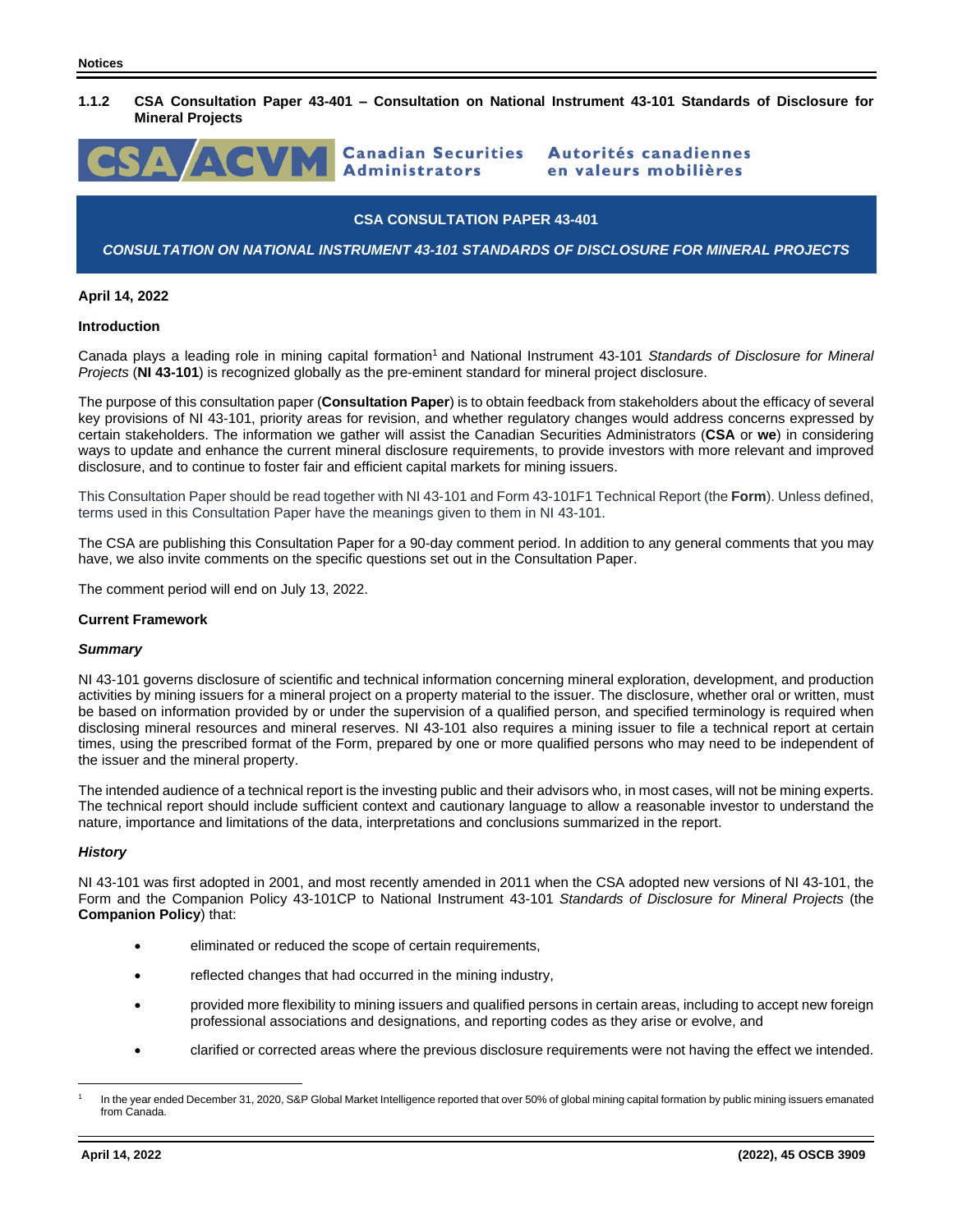Since NI 43-101 was last revised in 2011, the mining industry has experienced market highs and lows and has seen numerous changes, including:

- an update by the Canadian Institute of Mining, Metallurgy and Petroleum (**CIM**) of the CIM Definition Standards for Mineral Resources and Mineral Reserves (**CIM Definition Standards**) and the CIM Estimation of Mineral Resources and Mineral Reserves Best Practice Guidelines (**CIM Best Practice Guidelines**),
- emerging demand for commodities related to the growth in green energy and carbon neutral initiatives,
- increased investor awareness of the risks related to mineral project development, including demand for information about the environmental and social impacts, and
- an overhaul by other influential mining jurisdictions (including Australia and the United States) of their mineral resource/mineral reserve reporting codes and associated disclosure standards, including updates to the Committee for Mineral Reserves International Reporting Standards (**CRIRSCO**) template, which is the established international standard for the public reporting of exploration targets, exploration results, mineral resources and mineral reserves.

Since 2011, the CSA has continually monitored the mineral disclosure requirements in NI 43-101, and gathered data evidencing deficiencies identified through continuous disclosure reviews, prospectus reviews, and targeted issue-oriented reviews (collectively, **Mining Reviews**). These deficiencies include:

- qualified persons failing to properly assess their independence, competence, expertise or relevant experience related to the commodity, type of deposit or the items for which they take responsibility in technical reports,
- poor quality of scientific and technical disclosure in technical reports for early stage exploration properties for new stock exchange listings,
- inadequate mineral resource estimation disclosure, including disclosure related to reasonable prospects for eventual economic extraction,
- misuse of preliminary economic assessments, and
- inadequate disclosure of all business risks related to mineral projects.

# **Consultation Questions**

## **A. Improvement and Modernization of NI 43-101**

The disclosure items in the Form have generally remained unchanged since NI 43-101 was adopted in 2001, with some reorganization for advanced stage properties in 2011.

- 1. Do the disclosure requirements in the Form for a pre-mineral resource stage project provide information or context necessary to protect investors and fully inform investment decisions? Please explain.
- 2. a) Is there an alternate way to present relevant technical information that would be easier, clearer, and more accessible for investors to use than the Form? For example, would it be better to provide the necessary information in a condensed format in other continuous disclosure documents, such as a news release, annual information form or annual management's discussion and analysis, or, when required, in a prospectus?
	- b) If so, for which stages of mineral projects could this alternative be appropriate, and why?
- 3. a) Should we consider greater alignment of NI 43-101 disclosure requirements with the disclosure requirements in other influential mining jurisdictions?

b) If so, which jurisdictions and which aspects of the disclosure requirements in those jurisdictions should be aligned, and why?

4. Paragraph 4.2(5)(a) of NI 43-101 permits an issuer to delay up to 45 days the filing of a technical report to support the disclosure in circumstances outlined in paragraph 4.2(1)(j) of NI 43-101. Please explain whether this length of time is still necessary, or if we should consider reducing the 45-day period.

In recent years, CSA staff have observed mining issuers making use of new technologies to conduct exploration on their properties, including the use of drones. During the COVID-19 pandemic, we received inquiries from qualified persons about the possible use of remote technologies to conduct the current personal inspection.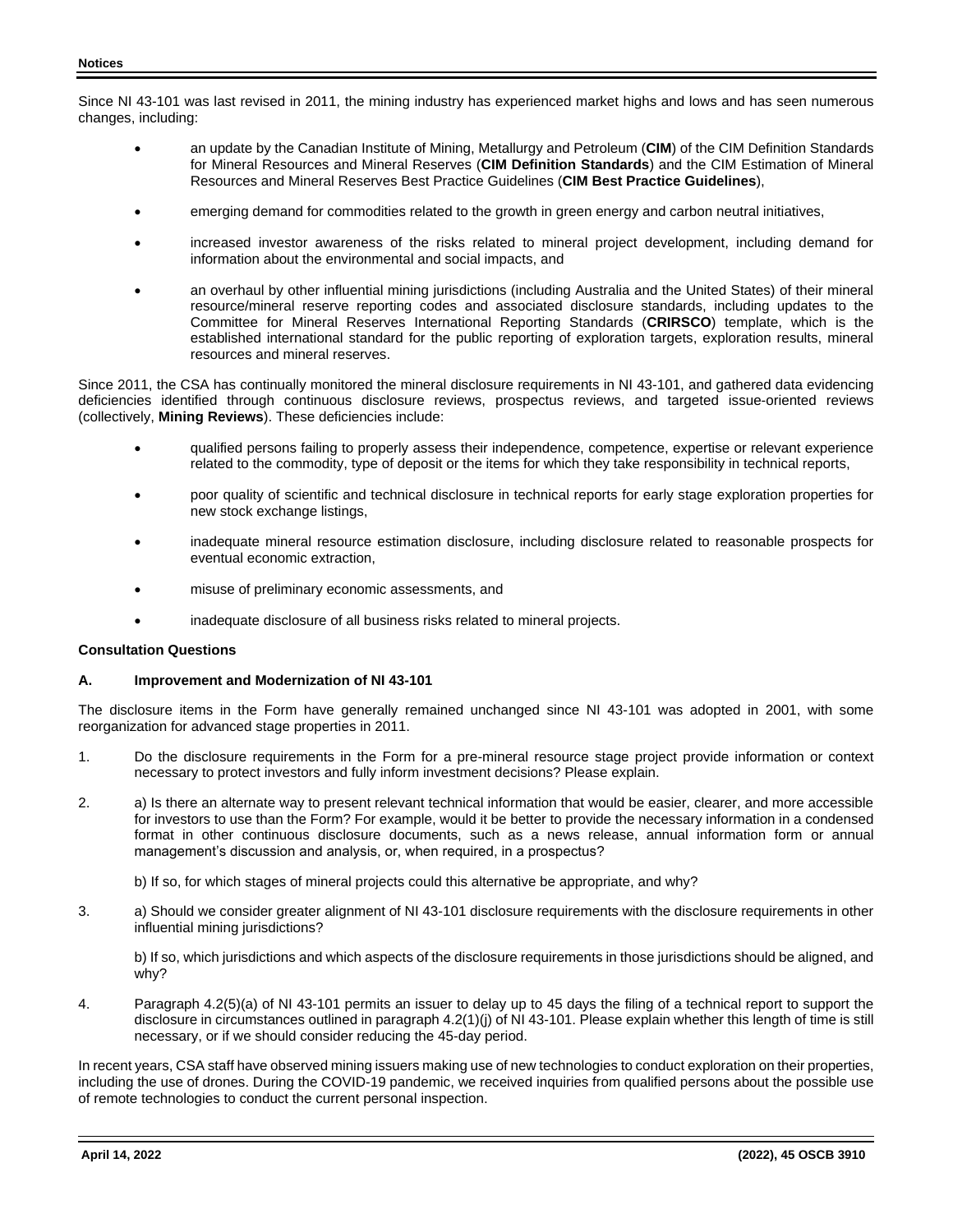5. a) Can the investor protection function of the current personal inspection requirement still be achieved through the application of innovative technologies without requiring the qualified person to conduct a physical visit to the project?

b) If remote technologies are acceptable, what parameters need to be in place in order to maintain the integrity of the current personal inspection requirement?

# **B. Data Verification Disclosure Requirements**

Mineral projects commonly pass through the hands of several property holders, each generating exploration and drilling data. Using data collected from former operators prior to the current issuer's involvement in the project (**legacy data**) may be legitimate, but this data needs to be carefully verified, and transparently documented in technical reports. CSA staff see inadequate data verification disclosure at every project stage, from early stage exploration properties to feasibility studies.

Describing sample preparation, security, analytical procedures, and quality assurance/quality control (**QA/QC**) measures is critical to an understandable mineral resource estimate. Qualified persons must state their professional opinion on those processes, explain the steps they took to verify the integrity of the data, and state their professional opinion whether the data suits the purpose of the technical report. CSA staff emphasized these requirements in both CSA Staff Notice 43-309 *Review of Website Investor Presentations by Mining Issuers* and CSA Staff Notice 43-311 *Review of Mineral Resource Estimates in Technical Reports* (**CSA Staff Notice 43-311**).

Data verification as defined in section 1.1 and outlined in section 3.2 of NI 43-101 applies to all scientific and technical disclosure made by the issuer on material properties. For example, data verification:

- requires accurate transcription from the original source, such as an original assay certificate,
- is not adequate when limited to transcribing data from a previous technical report,
- is not limited to technical reports but also to other disclosure such as websites, news releases, corporate presentations, and other investor relations material, and
- is not limited to the drill hole database and must be completed for all data in a technical report.
- 6. Is the current definition of data verification adequate, and are the disclosure requirements in section 3.2 of NI 43-101 sufficiently clear?

Item 12: Data Verification of the Form addresses a core principle of NI 43-101 and is a primary function of qualified persons. Mining Reviews demonstrate that disclosure in this item is often non-compliant. For example, we do not consider any of the following to be adequate data verification procedures by the qualified person:

- QA/QC measures conducted by the issuer or laboratory;
- database cross-checking to ensure the functionality of mining software;
- reliance on data verification by the issuer or other qualified persons related to previously filed technical reports; and
- unqualified acceptance of legacy data, such as disclosing that former operators followed "industry standards".

In addition, qualified persons frequently limit data verification procedures to the drill hole data set, resulting in a general failure to meet the disclosure requirements of Item 12 of the Form, which apply to all scientific and technical information in a technical report.

- 7. How can we improve the disclosure of data verification procedures in Item 12 of the Form to allow the investing public to better understand how the qualified person ascertained that the data was suitable for use in the technical report?
- 8. Given that the current personal inspection is integral to the data verification, should we consider integrating disclosure about the current personal inspection into Item 12 of the Form rather than Item 2(d) of the Form?

## **C. Historical Estimate Disclosure Requirements**

In spite of extensive guidance in the Companion Policy, CSA staff see significant non-compliant disclosure of historical estimates. We remind issuers that non-compliance with section 2.4 of NI 43-101 can trigger the requirement to file a technical report under subsection 4.2(2) of NI 43-101. Examples of non-compliance include:

failure to review and refer to the original source of the historical estimate,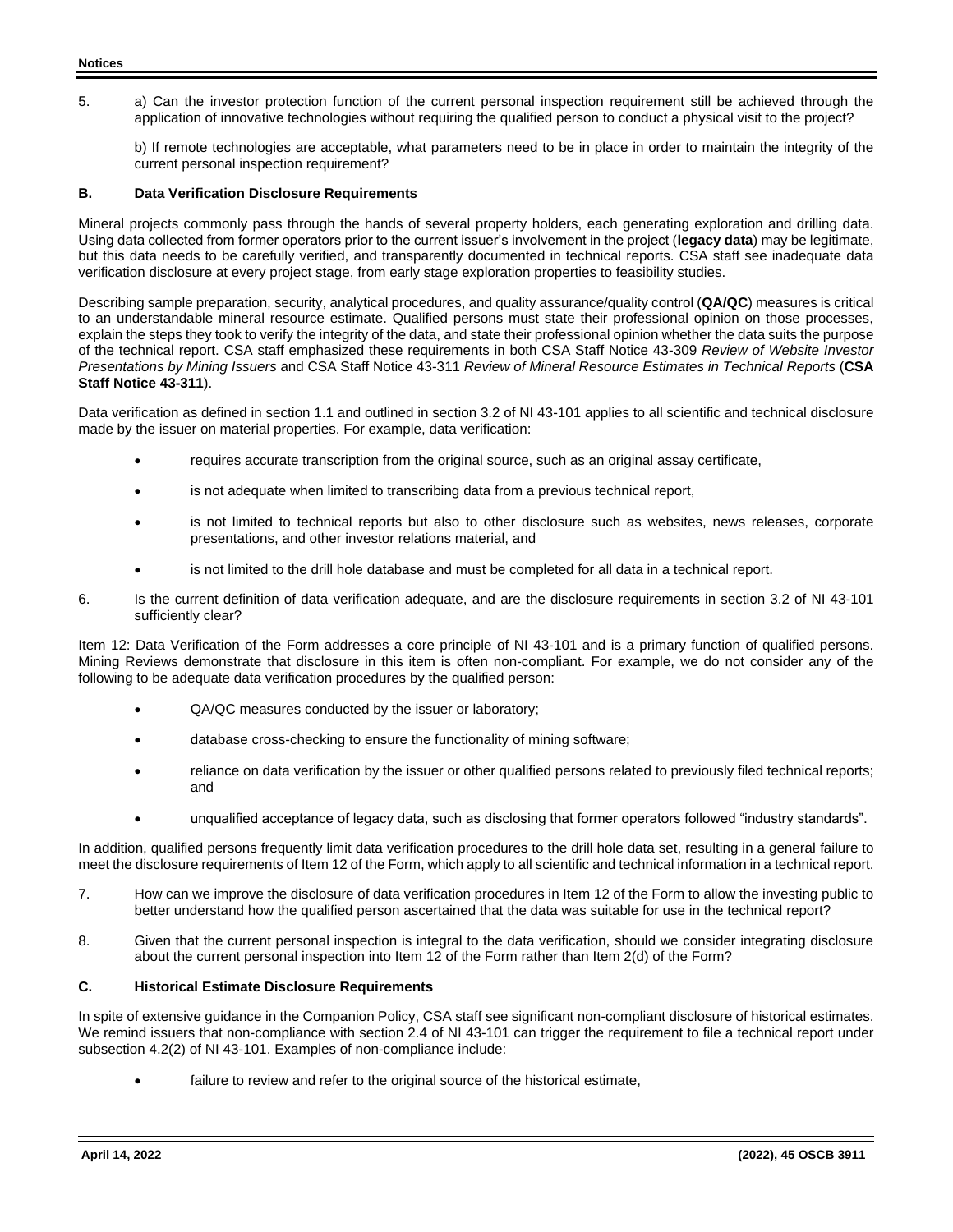- failure to include the cautionary statements required by paragraph 2.4(g) of NI 43-101, or inappropriate modification of such statements,
- failure to include required disclosure of key assumptions, parameters and methods used to prepare the historical estimate, and
- inappropriate disclosure by an issuer of a previous estimate.
- 9. Is the current definition of historical estimate sufficiently clear? If not, how could we modify the definition?
- 10. Do the disclosure requirements in section 2.4 of NI 43-101 sufficiently protect investors from misrepresentation of historical estimates? Please explain.

### **D. Preliminary Economic Assessments**

The disclosure requirements for preliminary economic assessments were substantially modified in 2011, resulting in unintended consequences requiring additional guidance published in CSA Staff Notice 43-307 *Mining Technical Reports – Preliminary Economic Assessments* in August 2012.

Mining Reviews continue to show that preliminary economic assessment disclosure remains problematic for issuer compliance and, more importantly, is potentially harmful to investors. While the inclusion of inferred mineral resources is a recognized risk to the realization of the preliminary economic assessment, CSA staff's view is that the broad, undefined range of precision of a preliminary economic assessment also contributes to that risk. This range of precision is incongruent with one of the core principles of NI 43-101, which is that investors should be able to confidently compare the disclosure between different projects by the same or different issuers. In addition, CSA staff see evidence of modifications to cautionary language required by subsection 2.3(3) of NI 43-101 that render this provision less effective.

- 11. Should we consider modifying the definition of preliminary economic assessment to enhance the study's precision? If so, how? For example, should we introduce disclosure requirements related to cost estimation parameters or the amount of engineering completed?
- 12. Does the current cautionary statement disclosure required by subsection 2.3(3) of NI 43-101 adequately inform investors of the full extent of the risks associated with the disclosure of a preliminary economic assessment? Why or why not?
- 13. Subparagraph 5.3(1)(c)(ii) of NI 43-101 triggers an independence requirement that may not apply to significant changes to preliminary economic assessments. Should we introduce a specific independence requirement for significant changes to preliminary economic assessments that is unrelated to changes to the mineral resource estimate? If so, what would be a suitable significance threshold?

In 2011, we broadened the definition of preliminary economic assessment in NI 43-101 in response to industry concerns that issuers needed to be able to take a step back and re-scope advanced properties based on new information or alternative production scenarios. In this context, the revised definition was based on the premise that the issuer is contemplating a significant change in the existing or proposed operation that is materially different from the previous mining study.

CSA staff continue to see considerable evidence of preliminary economic assessment disclosure, subsequent to the disclosure of mineral reserves, which is potentially misleading and harmful to investors. In many cases, issuers continue to disclose an economic and technically viable mineral reserve case, while at the same time disclosing a conceptual alternative preliminary economic assessment with more optimistic assumptions and parameters. In many cases, the two are mutually exclusive options.

14. Should we preclude the disclosure of preliminary economic assessments on a mineral project if current mineral reserves have been established?

In some cases, issuers are disclosing the results of a preliminary economic assessment that includes projected cash flows for byproduct commodities that are not included in the mineral resource estimate. This situation can arise where there is insufficient data for the grades of the by-products to be reasonably estimated or estimated to the level of confidence of the mineral resource. We consider the inclusion of such by-product commodities in the preliminary economic assessment to be misleading.

15. Should NI 43-101 prohibit including by-products in cash flow models used for the economic analysis component of a preliminary economic assessment that have not been categorized as measured, indicated, or inferred mineral resources? Please explain.

# **E. Qualified Person Definition**

CSA staff have substantial evidence that the current qualified person definition is not well understood, and have seen an increase in practitioners with less than 5 years of experience as professional engineers or geoscientists acting as qualified persons in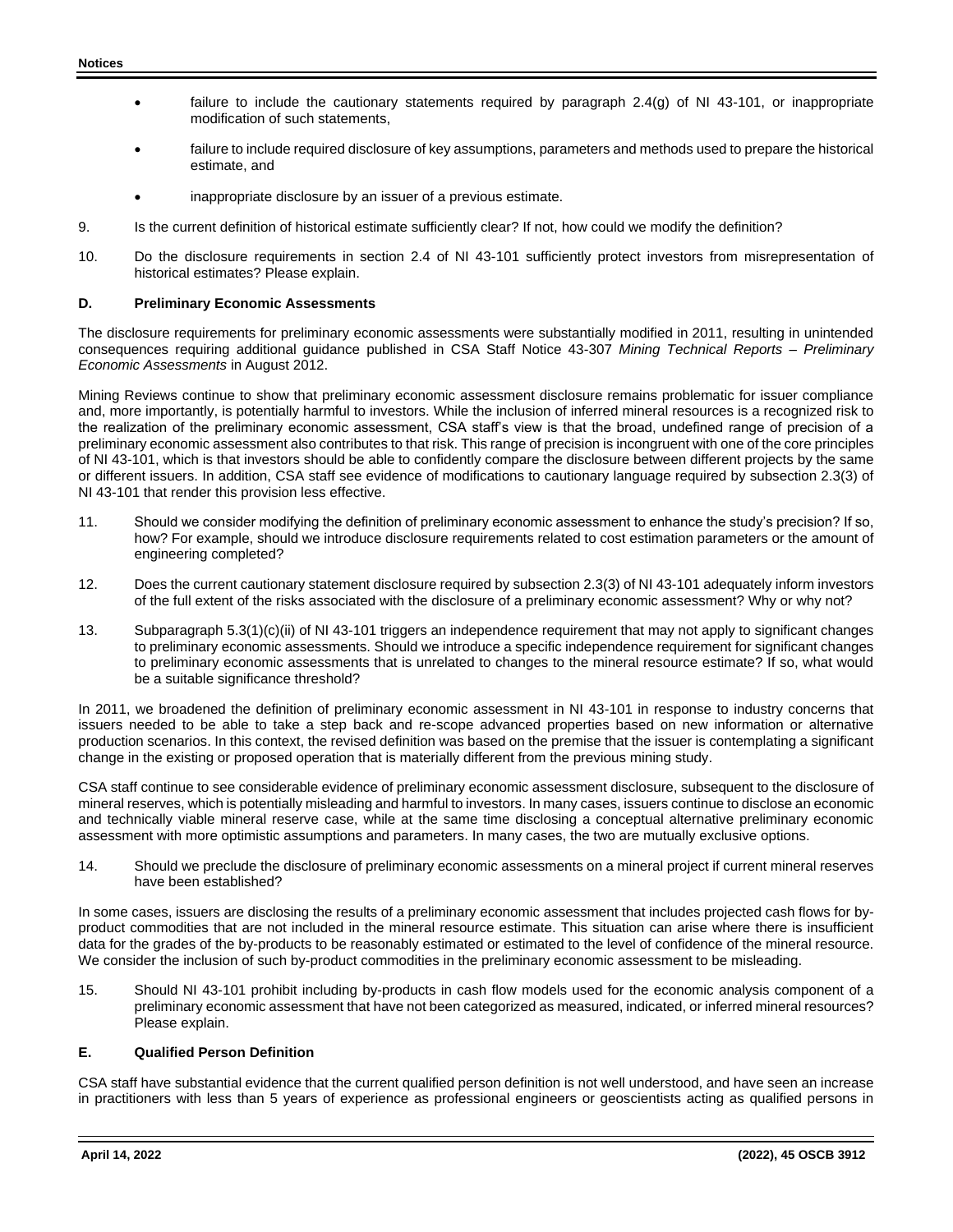technical reporting. CSA staff have directed many comments to issuers informing them that the qualified person does not meet the requirements of NI 43-101 in the circumstance under review.

16. Is there anything missing or unclear in the current qualified person definition? If so, please explain what changes could be made to enhance the definition.

Currently, the qualified person definition requires the individual to be an engineer or geoscientist with a university degree in an area of geoscience or engineering related to mineral exploration or mining.

17. Should paragraph (a) of the qualified person definition be broadened beyond engineers and geoscientists to include other professional disciplines? If so, what disciplines should be included and why?

# *Qualified person independence*

The gatekeeping role of the qualified person is essential for the protection of the investing public. CSA staff see evidence of issuers and qualified persons failing to properly apply the objective test of independence set out in section 1.5 of NI 43-101. The Companion Policy provides certain examples of specific financial metrics to consider. This list is not exhaustive. There are multiple factors, beyond financial considerations, that must also be considered in determining objectivity, including the relationship of the qualified person to the issuer, the property vendor, and the mineral project itself.

18. Should the test for independence in section 1.5 of NI 43-101 be clarified? If so, what clarification would be helpful?

## *Named executive officers as qualified persons*

CSA staff are concerned that the gatekeeping role of the qualified person conflicts with the fiduciary duties of directors and officers. We have seen situations where the self-interest of such individuals in promoting an attractive outcome for the mineral project overrides their professional public interest obligation as a gatekeeper.

19. Should directors and officers be disqualified from authoring any technical reports, even in circumstances where independence is not required?

### **F. Current Personal Inspections**

The current personal inspection requirement in section 6.2 of NI 43-101 is a foundational element of the qualified person's role as a gatekeeper for the investing public. It enables the qualified person to become familiar with conditions on the property, to observe the property geology and mineralization, and to verify the work done on the property. Additionally, it provides the only opportunity to assess less tangible elements of the property, such as artisanal mining or access issues, and to consider social licence and environmental concerns. The current personal inspection is distinctly different from conducting exploration work on the property; it is a critical contributor to the design or review, and recommendation to the issuer, of an appropriate exploration or development program for the property.

20. Should we consider adopting a definition for a "current personal inspection"? If so, what elements are necessary or important to incorporate?

CSA staff's view is that qualified persons must consider their expertise and relevant experience in determining whether they are suitable to conduct the current personal inspection. For example, geoscientists are generally not qualified to conduct elements of the current personal inspection related to potential mining methods or mineral processing. Similarly, engineers may not be qualified with respect to elements of the geoscience. In such cases, more than one qualified person may be required to conduct a current personal inspection, particularly for an advanced property.

- 21. Should the qualified person accepting responsibility for the mineral resource estimate in a technical report be required to conduct a current personal inspection, regardless of whether another report author conducts a personal inspection? Why or why not?
- 22. In a technical report for an advanced property, should each qualified person accepting responsibility for Items 15-18 (inclusive) of the Form be required to conduct a current personal inspection? Why or why not?

We expect issuers to consider the current personal inspection requirement in developing the timing and structure of their transactions and capital raising. Subsection 6.2(2) of NI 43-101 does allow an issuer to defer a current personal inspection in limited circumstances related to seasonal weather, provided that the issuer refiles a new technical report once the current personal inspection has been completed. However, this provision has been used infrequently since it was adopted in 2005. In rare circumstances where issuers do rely on this provision, CSA staff see significant non-compliance with the refiling requirement.

23. Do you have any concerns if we remove subsection 6.2(2) of NI 43-101? If so, please explain.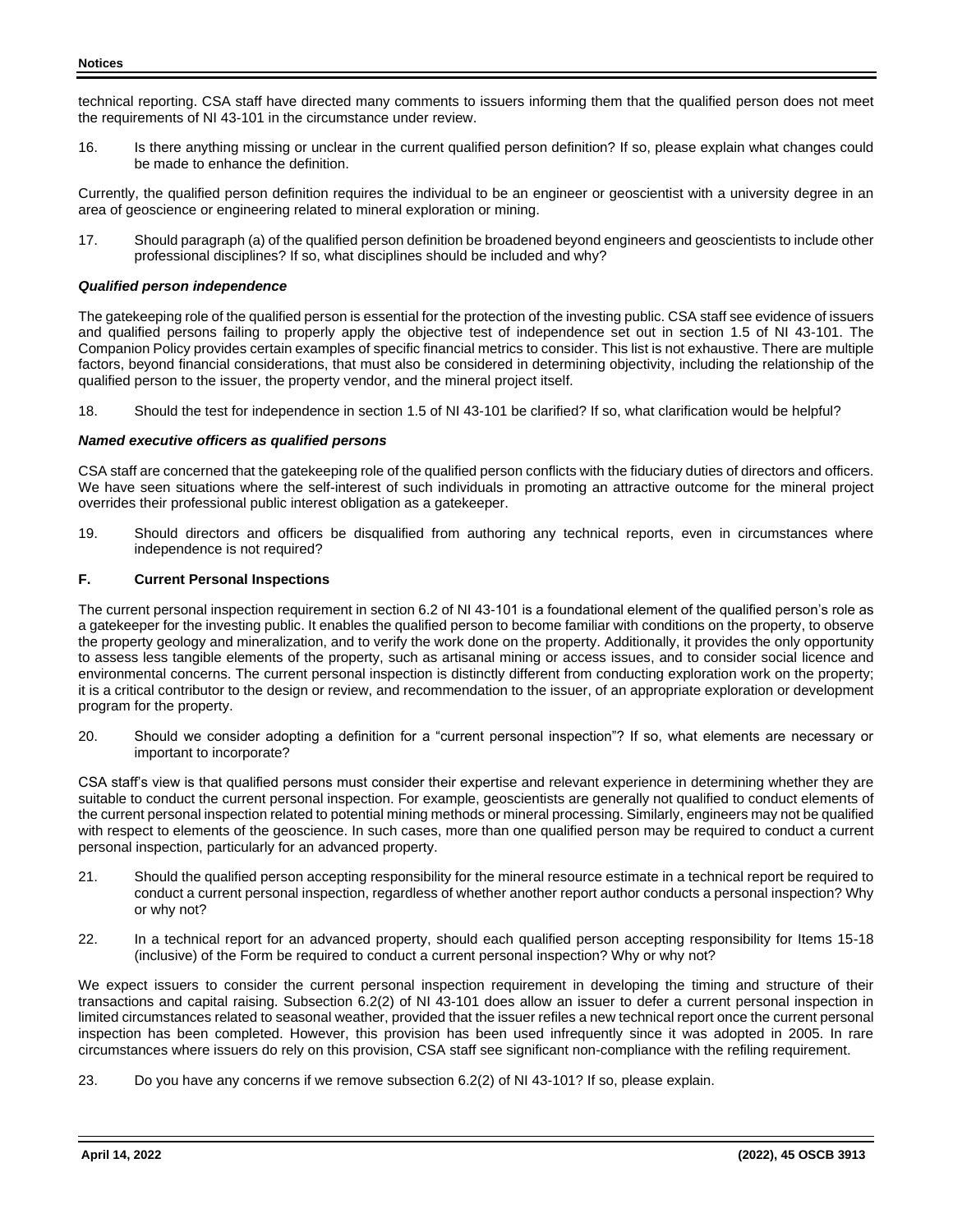### **G. Exploration Information**

CSA staff continue to see significant non-compliant disclosure of exploration information, including inadequate disclosure of:

- the QA/QC measures applied during the execution of the work being reported on in the technical report,
- **the summary description of the type of analytical or testing procedures utilized, and**
- the relevant analytical values, widths and true widths of the mineralized zone.
- 24. Are the current requirements in section 3.3 of NI 43-101 sufficiently clear? If not, how could we improve them?

#### **H. Mineral Resource / Mineral Reserve Estimation**

In CSA Staff Notice 43-311 published in June 2020, a comprehensive review of disclosure in technical reports identified several areas of inadequate disclosure of mineral resource estimates.

#### *Reasonable prospects for eventual economic extraction*

CIM Definition Standards guidance states that a qualified person should clearly state the basis for determining the mineral resource estimate and that assumptions should include metallurgical recovery, smelter payments, commodity price or product value, mining and processing method, and mining, processing and general and administrative costs. Revisions to the CIM Definition Standards in 2014 and CIM Best Practices Guidelines in 2019 emphasized the requirement for the practitioner to clearly articulate these assumptions and how the estimate was developed.

Mining Reviews provide evidence of technical reports that lack adequate disclosure on metal recoveries, assumed mining and processing methods and costs, and constraints applied to prepare the mineral resource estimate to demonstrate that the mineralized material has reasonable prospects for eventual economic extraction.

25. Should Item 14: Mineral Resource Estimates of the Form require specific disclosure of reasonable prospects for eventual economic extraction? Why or why not? If so, please explain the critical elements that are necessary to be disclosed.

### *Data verification*

Disclosure of a mineral resource estimate is a significant milestone for an issuer. CSA Staff Notice 43-311 noted that disclosure of data verification procedures and results was one of the weakest areas in the mineral resource estimate review, stating that in technical reports reviewed by CSA staff, more than 20% had incomplete disclosure concerning the qualified person's data verification procedures and results.

26. a) Should the qualified person responsible for the mineral resource estimate be required to conduct data verification and accept responsibility for the information used to support the mineral resource estimate? Why or why not?

b) Should the qualified person responsible for the mineral resource estimate be required to conduct data verification and accept responsibility for legacy data used to support the mineral resource estimate? Specifically, should this be required if the sampling, analytical, and QA/QC information is no longer available to the current operator. Why or why not?

### *Risk factors with mineral resources and mineral reserves*

Paragraph 3.4(d) of NI 43-101 requires issuers to identify any known legal, political, environmental and other risks that could materially affect the potential development of the mineral resources or mineral reserves. In addition, Items 14(d) and 15(d) of the Form require the qualified person to provide a general discussion on the extent to which the mineral resource or mineral reserve estimate could be materially affected by any known environmental, permitting, legal, title, taxation, socio-economic, marketing, political or other relevant factors.

Many technical reports only provided boilerplate disclosure about potential risks and uncertainties that are general to the mining industry. Failure to set out meaningful known risks specific to the mineral project make mineral resource and mineral reserve disclosure potentially misleading.

27. How can we enhance project specific risk disclosure for mining projects and estimation of mineral resources and mineral reserves?

# **I. Environmental and Social Disclosure**

In recent years, CSA staff have seen an increase in public and investor awareness of environmental and social issues impacting mineral projects. Item 4: Property Description and Location and Item 20: Environmental Studies, Permitting and Social or Community Impact of the Form allow for disclosure of relevant environmental and social risk factors for the mineral project.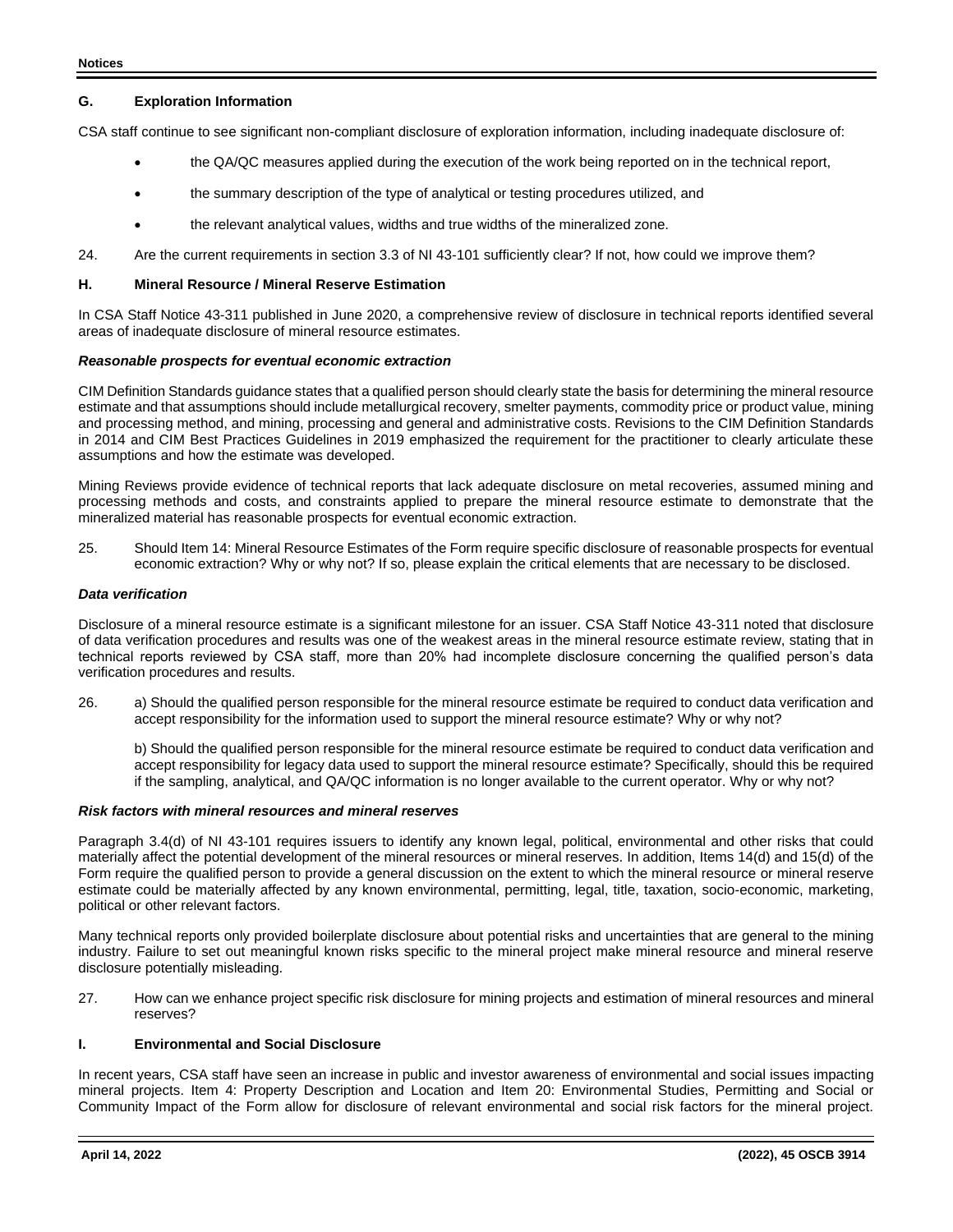However, these disclosure requirements related to environmental and social issues have remained largely unchanged since NI 43-101 was adopted in 2001.

- 28. Do you think the current environmental disclosure requirements under Items 4 and 20 of the Form are adequate to allow investors to make informed investment decisions? Why or why not?
- 29. Do you think the current social disclosure requirements under Items 4 and 20 of the Form are adequate to allow investors to make informed investment decisions? Why or why not?
- 30. Should disclosure of community consultations be required in all stages of technical reports, including reports for early stage exploration properties?

# **J. Rights of Indigenous Peoples**

We recognize Indigenous Peoples to include First Nations, Inuit and Métis Peoples in Canada. We also recognize that issuers have projects in jurisdictions outside of Canada, and those jurisdictions will have Indigenous Peoples.

The unique legal status of Indigenous Peoples has received national and international recognition. For many projects, the rights of Indigenous Peoples overlap with legal tenure, property rights and governance issues. We believe that disclosure of these rights, and the Indigenous Peoples that hold them, forms an essential part of an issuer's continuous disclosure obligations.

Item 4 of the Form requires disclosure of the nature and extent of surface rights, legal access, the obligations that must be met to retain the property, and a discussion of any other significant factors and risks that may affect access, title, or the right or ability to perform work on the property. We are interested in hearing whether other disclosures should be included in the Form, or the issuer's other continuous disclosure documents, that relate to the relationship of the issuer with Indigenous Peoples whose traditional territories underlie the property.

- 31. What specific disclosures should be mandatory in a technical report in order for investors to fully understand and appreciate the risks and uncertainties that arise as a result of the rights of Indigenous Peoples with respect to a mineral project?
- 32. What specific disclosures should be mandatory in a technical report in order for investors to fully understand and appreciate all significant risks and uncertainties related to the relationship of the issuer with any Indigenous Peoples on whose traditional territory the mineral project lies?
- 33. Should we require the qualified person or other expert to validate the issuer's disclosure of significant risks and uncertainties related to its existing relationship with Indigenous Peoples with respect to a project? If so, how can a qualified person or other expert independently verify this information? Please explain.

## **K. Capital and Operating Costs, Economic Analysis**

Capital and operating costs assumptions are integral to the financial and economic analysis of mineral projects. We see longstanding evidence, including industry-based case studies, of significant variance between disclosed cost estimates in technical reports and actual costs as projects are developed. This variance can have negative impacts on investors who rely on financial disclosure in technical reports.

## *Capital and operating costs*

- 34. Are the current disclosure requirements for capital and operating costs estimates in Item 21 of the Form adequate? Why or why not?
- 35. Should the Form be more prescriptive with respect to the disclosure of the cost estimates, for example to require disclosure of the cost estimate classification system used, such as the classification system of the Association for the Advancement of Cost Engineering (AACE International)? Why or why not?
- 36. Is the disclosure requirement for risks specific to the capital and operating cost assumptions adequate? If not, how could it be improved?

## *Economic analysis*

As stated above, a core principle of NI 43-101 is to require disclosure that will allow investors to be able to confidently compare the disclosure between different projects by the same or different issuers. Standardized disclosure is fundamental to this principle.

37. Are there better ways for Item 22 of the Form to require presentation of an economic analysis to facilitate this key requirement for the investing public? For example, should the Form require the disclosure of a range of standardized discount rates?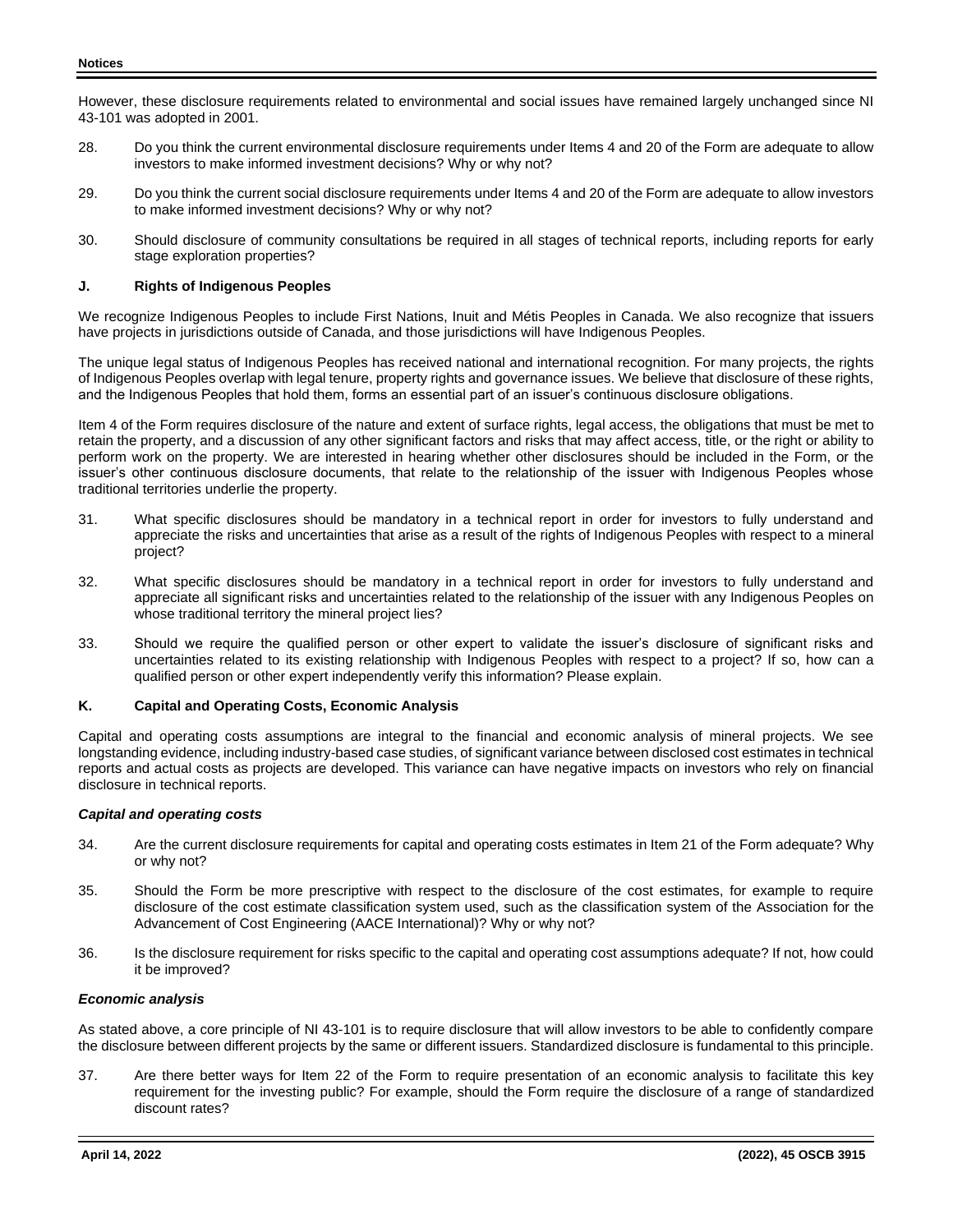### **L. Other**

38. Are there other disclosure requirements in NI 43-101 or the Form that we should consider removing or modifying because they do not assist investors in making decisions or serve to protect the integrity of the mining capital markets in Canada?

### **Comments and Submissions**

We invite participants to provide input on the issues outlined in this Consultation Paper.

Please submit your comments in writing on or before July 13, 2022. Please send your comments by email in Microsoft Word format.

Please address your submission to all of the CSA as follows:

British Columbia Securities Commission Alberta Securities Commission Financial and Consumer Affairs Authority of Saskatchewan Manitoba Securities Commission Ontario Securities Commission Autorité des marchés financiers Financial and Consumer Services Commission, New Brunswick Superintendent of Securities, Department of Justice and Public Safety, Prince Edward Island Nova Scotia Securities Commission Office of the Superintendent of Securities, Service NL Northwest Territories Office of the Superintendent of Securities Office of the Yukon Superintendent of Securities Nunavut Securities Office

Deliver your comments only to the addresses below. Your comments will be distributed to the other participating CSA.

Chris Collins Chief Mining Advisor, Corporate Finance British Columbia Securities Commission P.O. Box 10142, Pacific Centre 701 West Georgia Street Vancouver, British Columbia V7Y 1L2 Fax: 604-899-6616 [ccollins@bcsc.bc.ca](mailto:ccollins@bcsc.bc.ca)

The Secretary Ontario Securities Commission 20 Queen Street West, 22nd Floor Toronto, Ontario M5H 3S8 Fax: 416-593-2318 [comments@osc.gov.on.ca](mailto:comments@osc.gov.on.ca)

Me Philippe Lebel Corporate Secretary and Executive Director, Legal Affairs Autorité des marchés financiers Place de la Cité, tour Cominar 2460, boulevard Laurier, bureau 400 Québec (Québec) G1V 5C1 Fax: 514-864-8381 [consultation-en-cours@lautorite.qc.ca](mailto:consultation-en-cours@lautorite.qc.ca)

We cannot keep submissions confidential because securities legislation in certain provinces requires publication of the written comments received during the comment period. All comments received will be posted on the websites of each of the Alberta Securities Commission at www.albertasecurities.com, the Autorité des marchés financiers at www.lautorite.qc.ca and the Ontario Securities Commission at www.osc.gov.on.ca. Therefore, you should not include personal information directly in comments to be published. It is important that you state on whose behalf you are making the submission.